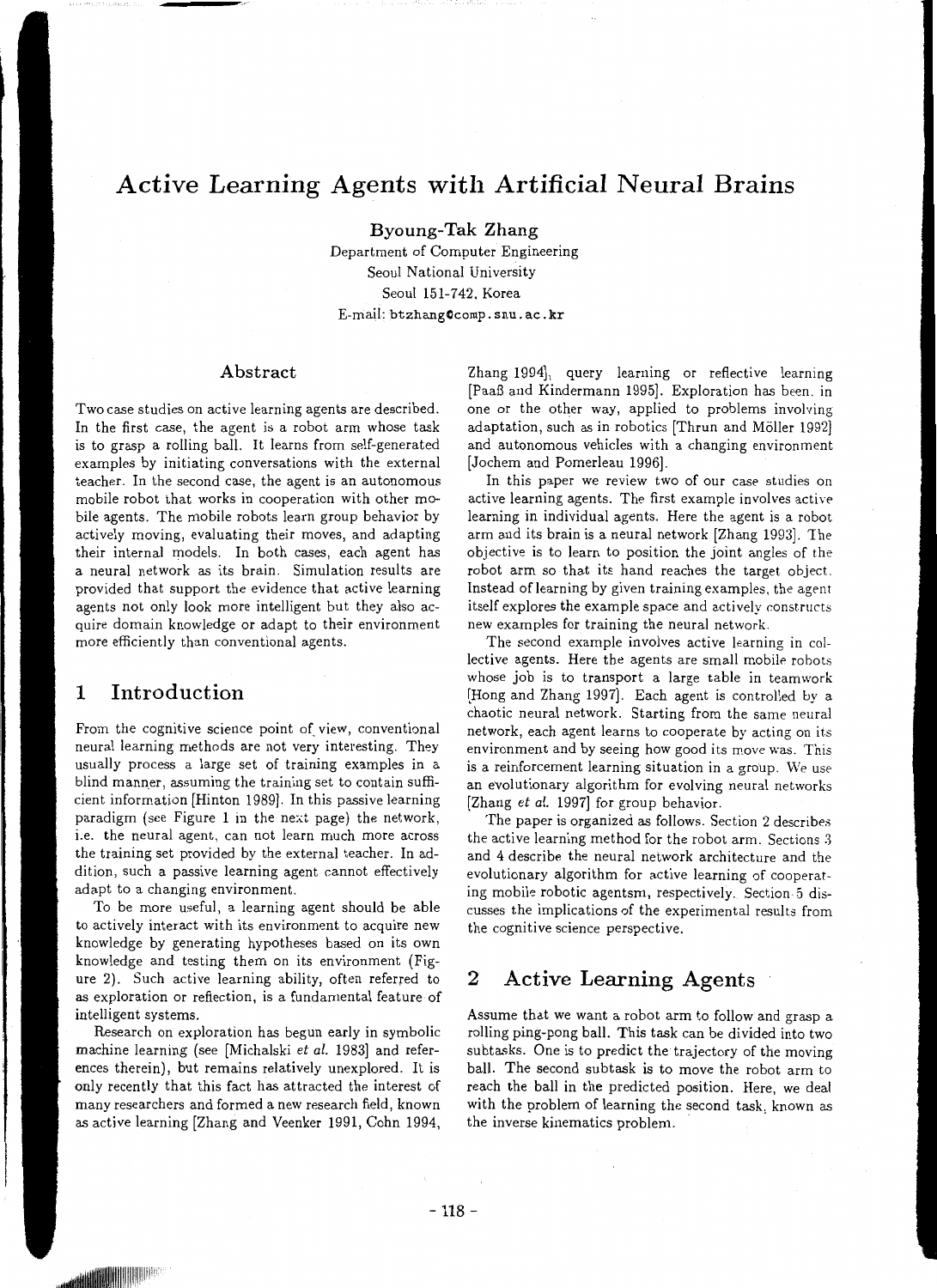

Figure 2: Active learning agent.

We used the robot arm RV Ml with five degrees of freedom (DOF), of which three DOF were used. The rotation of the hand was not considered since it is irrelevant **to** the task. Figure 3 shows the kinematic parameters of the robot arm. The angles  $\theta_i$  represent the joint angles between two adjacent arm sections, respectively. The angle  $\theta_1$  denotes the rotation angle of the basis of the **arm.** 

The inverse kinematics problem for this work consists **of** determining the joint angles of the robot arm to reach **the** desired position of the ball. This task can be described *as* a transformation

$$
IK: (p_x, p_y, p_z) \rightarrow (\theta_1, \theta_2, \theta_3, \theta_4) \tag{1}
$$

where  $(p_x, p_y, p_z) \in \mathbb{R}^3$  is a point in the work space of the robot arm. The vector  $(\theta_1, \theta_2, \theta_3, \theta_4) \in \mathbb{R}^4$  describes **a** point in the configuration space of the joint angles.

To learn the mapping, a multilayer feedforward neural network is used. A total of 30 input units of the network **en**code the spatial position  $(p_x, p_y, p_z)$  of the target ob**ject,** in this case a ball, in the work space of the robot **ar**m. The four joint angles  $\theta_1, \theta_2, \theta_3, \theta_4$  are represented **on** 24 output units of the network. Thus, each training example consists of an input vector of 30 bits and an output vector of 24 bits.

Figure 4 describes the learning procedure for the robot arm agent. The neural network is initialized with random weights. Learning starts with a small number **of** training examples. The weights of the network are trained using a connectionist learning method, such as **backpropagation.** If the training reduces the error to **an** acceptable level, then the agent learns more exam**ples** by selecting given examples if they are available. However, if there are no examples any more, the agent generates new examples to learn more about the environment. This means that the agent initiates the learning procedure, which is in contrast to conventional super-



Figure 3: Kinematic parameters of the robot arm. The angles  $\theta_i$  represent the joint angles between two adjacent arm links.

vised learning methods in which external teacher initiates learning.

In the experiments, we started with just one training example and let the agent generate for itself the input vectors, i.e. the training points. A genetic algorithm was used to create new input vectors from existing ones by considering them as chromosomes. The corresponding joint angles for the training points, i.e. the target values. were produced by a simulated teacher which led the arm to the desired position and measured the joint angles.

Analysis of the learning curves has shown continuous improvement of generalization performance, suggesting the examples created are very useful. To see the effectiveness of the example generation and selection mechanism we examined the sequence of examples used during the learning. Figure 5 shows the learning points that were explored and used to train the network. Shown in the figure is the  $xy$ -plane projected from the original *xyz-space* of three dimensions. Learning started at the bottom left corner of the work space as shown in the figure. The darkness of the field indicates the generation in which the corresponding example was introduced to the training set. The figure clearly demonstrates the tendency of the agent to search for good examples first in the vicinity of the starting points for the training to be economic, but sometimes it makes some jumps to distant regions to learn more. Using about a quarter (250) of the all possible examples. the genetic search explored the work space of the robot arm very well.

The analysis of the behavior of active exploration of the learning points in the configuration space of the robot arm has shown that many of the angle combinations are used already in early generations. This implies the learning agent tends to generate the examples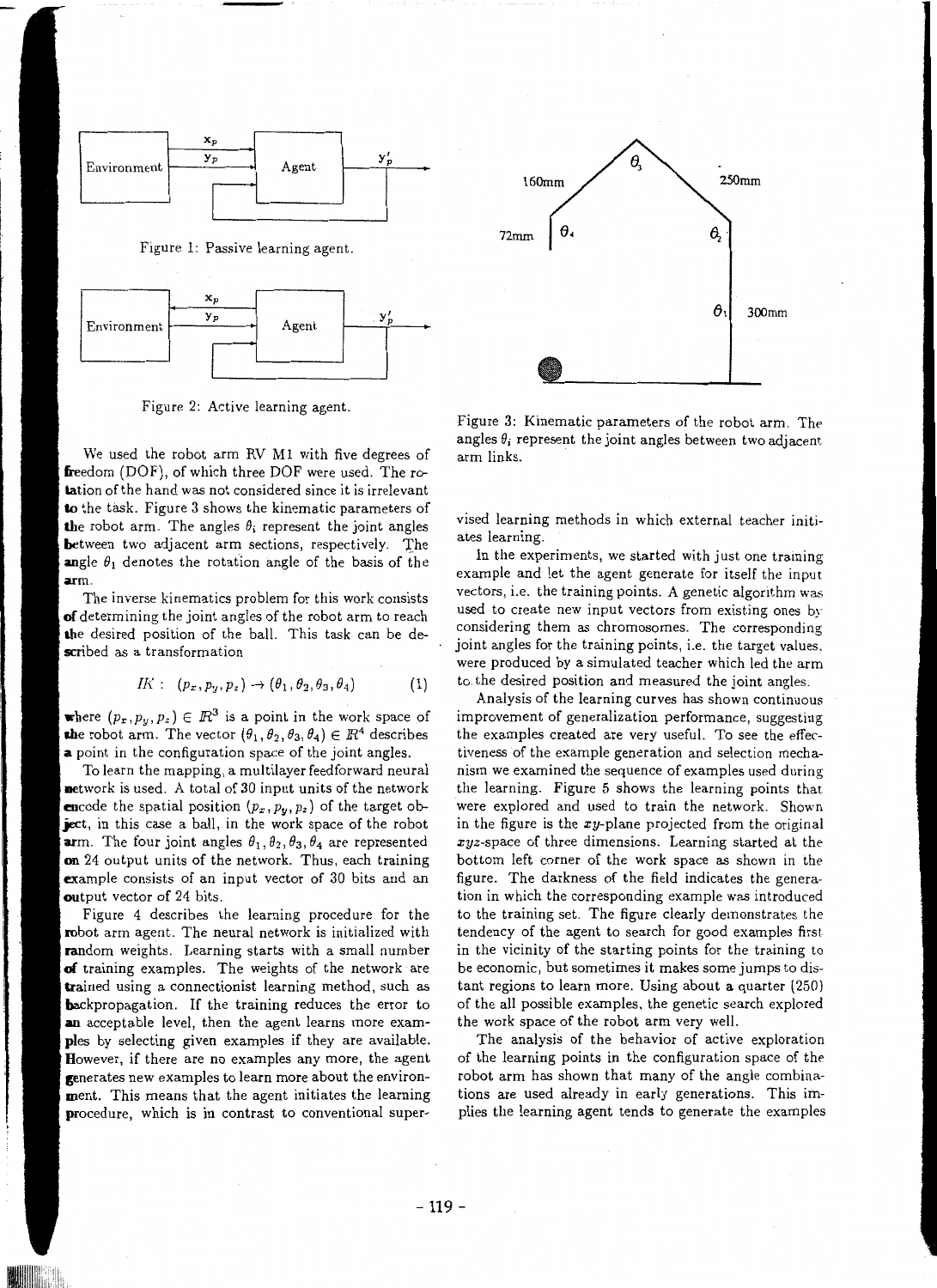

Figure 4: The procedure for active learning of the robot arm.

which are involved with less frequently trained joints. In general. these examples will improve. the performance of network maximally since they contain more information than others.

In summary, while the example creation component searches in the work space of the robot arm, the selection component seeks critical examples in the configuration space of the arm. The active learning by iteration of creation and selection of examples leads to an automatic correction of the correlation between the input space and the output space of the desired mapping. This results in fast improvement in the performance of the robot arm.

### **3 Collective Learning Agents**

Some tasks can be done faster or more easily by dividing it up among many agents. Other tasks may not only be solved better by using multiple agents, but can only be effectively solved, by using teams of agents working together [Mataric 1993]. We have studied collective learning behavior of a group of mobile robots for the transport of a large table (Figure 6). The table transport problem



Figure 5: Active exploration of the training points in the work space of the robot arm. This figure shows the xy plane projected from the three dimensional  $xyz$  work space. The grey level of each field denotes approximately the time of the example (corresponding to the training point) added to the training set, darker ones meaning earlier selection. It can be seen that using only 250 examples (out of 1000 possible ones) created by genetic algorithm, almost all of the training points on this plane are explored.

cannot be performed by a single small robot; it requires multiple robots to cooperate.

Robots are cloned to form a homogeneous team. Cooperation strategies for a team of the robots are represented in a neural architecture consisting of multiple neural networks. Evolutionary algorithms [Zhang *et al.* 1997] are used to evolve the multinet architecture fitted for goal-directed group behavior.

The network consists of four layers (Figure 7). The bottom layer is the input layer that receives sensory inputs. The next three layers are the recurrent neural network (RNN) layer, the self-organizing map (SOM) layer, and the Cognitron output layer.

The recurrent neural network receives the environmental inputs and processes them to detect the spatiatemporal pattern of the inputs. It contains both excitatory and inhibitory neurons. The recurrent network used in the experiments contains 84 neurons in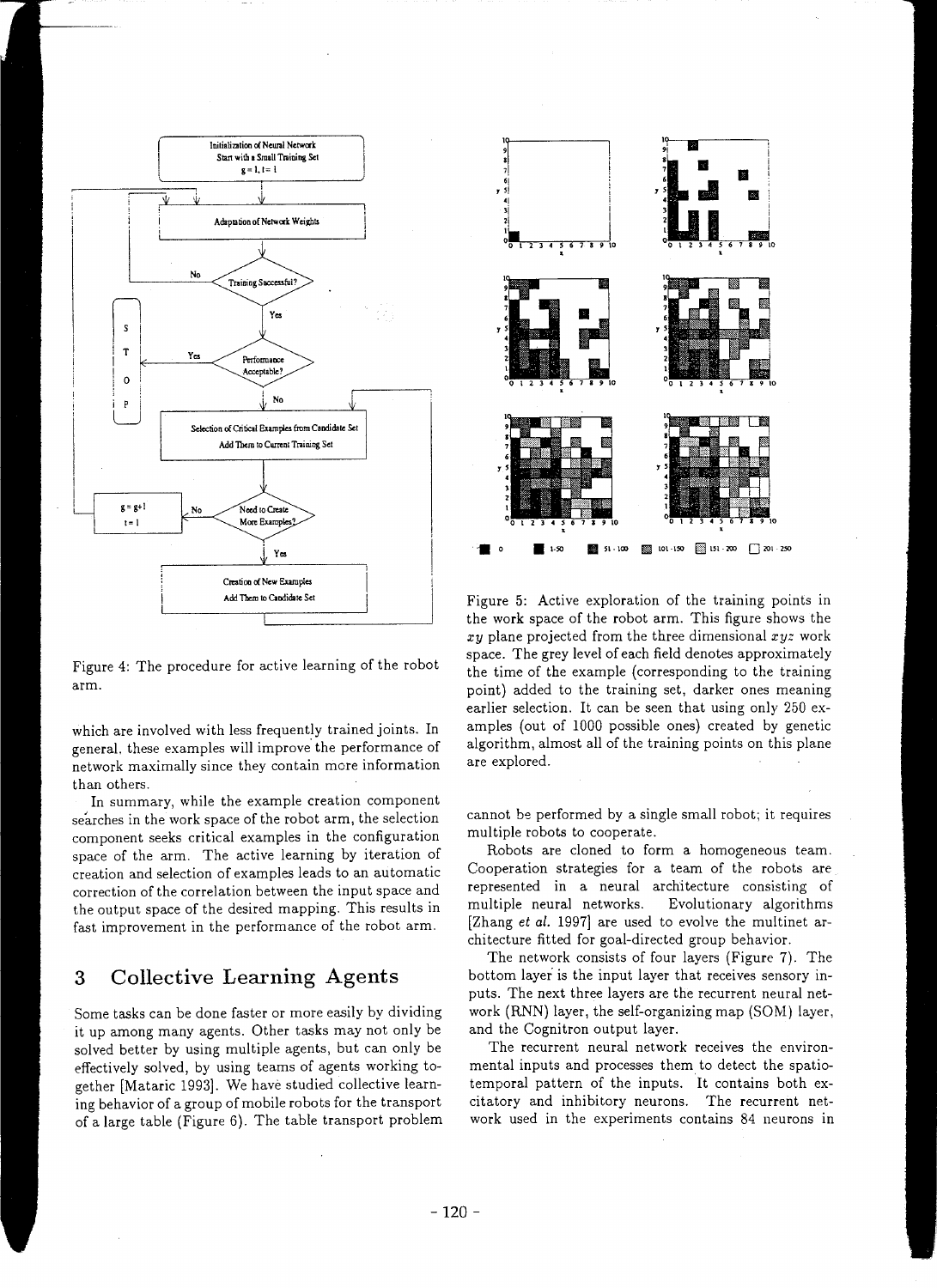

Figure 6: The robots in motion to transport the table.

**a** virtual cylinder. The neurons are connected with other neurons in the neighborhood more frequently than **the** neurons in the distant area within the cylinder. We adopted a neuron model with chaotic dynamics (Hong and Zhang 1997]. The activation is determined **by:** 

$$
x_i(t+1) = f\left[\sum_{j=1}^{M} v_{ij} \sum_{d=0}^{t} k_e^d A_j(t-d) + \sum_{j=1}^{N} w_{ij} \sum_{d=0}^{t} k_f^d x_j(t-d) \right]
$$
  
-  $\alpha \sum_{d=0}^{t} k_r^d g\{x_i(t-d)\} - \Theta_i\right]$  (2)

where  $v_{ij}$  and  $w_{ij}$  are synaptic weights to the *i*th constituent neuron from the *jth* external input and from the jth constituent neuron, respectively, and *ke, kf,* and **ir** are the decay parameters for the external inputs, the feedback inputs, and the refractoriness, respectively. We **set**  $k_e = k_f = k_r$  and  $g\{x_i(t-d)\} = x_i(t-d)$ . The recurrent network considers the spatio-temporal summation **of** both external inputs and feedback inputs from other chaotic neurons.

The neurons in the recurrent network learn their weights for each input data. The modified Hebbian learning rule is used to adapt the weights:

$$
w_{ij}(t+1) = w_{ij}(t) + r\{1 - w_{ij}(t)\}h\{x_i(t), x_j(t)\} - K\{w_{ij}(t)\}
$$
\n(3)

where  $K\{w_{ij}(t)\}\)$  is the weight decay function. The parameters are determined by an evolutionary method. For each input data, the network is activated iteratively to converge to a pattern or oscillate between two or more patterns. For our application, it is useful if the network produces similar output patterns for similar input patterns.



Figure 7: The neural architecture used for the mobile robotic agent.

The next layer is the self-organizing map (SOM). Its objective is to recognize the activation pattern of the recurrent network and classify it into a class. The SOM learns for every update of activation at the recurrent network layer:

$$
w_{ij}(t+1) = w_{ij}(t) + r_{SOM}\{a_j - w_{ij}(t)\} \tag{4}
$$

This implies that the SOM layer learns to recognize the activation patterns of the recurrent network. If the RNN converges to a single pattern, then SOM recognizes it.. The ultimate winner of the SOM is the unit whose weight vector has the smallest distance to one of the activation patterns at RNN.

The output layer determines the output of the network based on the winner of the SOM network. This layer is trained

$$
y(s) = w_{cij}(t) + \Delta w_{cij}(t) \tag{5}
$$

using reinforcement learning as follows:

$$
\Delta w_{\text{c}ij}(t) = \begin{cases} r_c \cdot (1 - w_{\text{c}ij}(t)) \cdot s \cdot a_j & \text{if } s \ge 0\\ r_c \cdot w_{\text{c}ij}(t) \cdot s \cdot a_j & \text{otherwise} \end{cases} \tag{6}
$$

where  $s, -1 \leq s \leq 1$ , is the normalized difference between the present penalty and the previous one.  $a_j$  is the activation value of the winner at the SOM layer.

## **4 Learning Group Behavior by Doing**

Each of the mobile robotic agents has the multinet as its brain. The cooperative behavior of the mobile agents is learned by simultaneously moving and evaluating their moves in the group. At the outset, the agents are implanted with the same neural network which evolves as learning proceeds.

At the start of learning, each robot is given a bucket of points. The robots are allowed to move a fixed maximum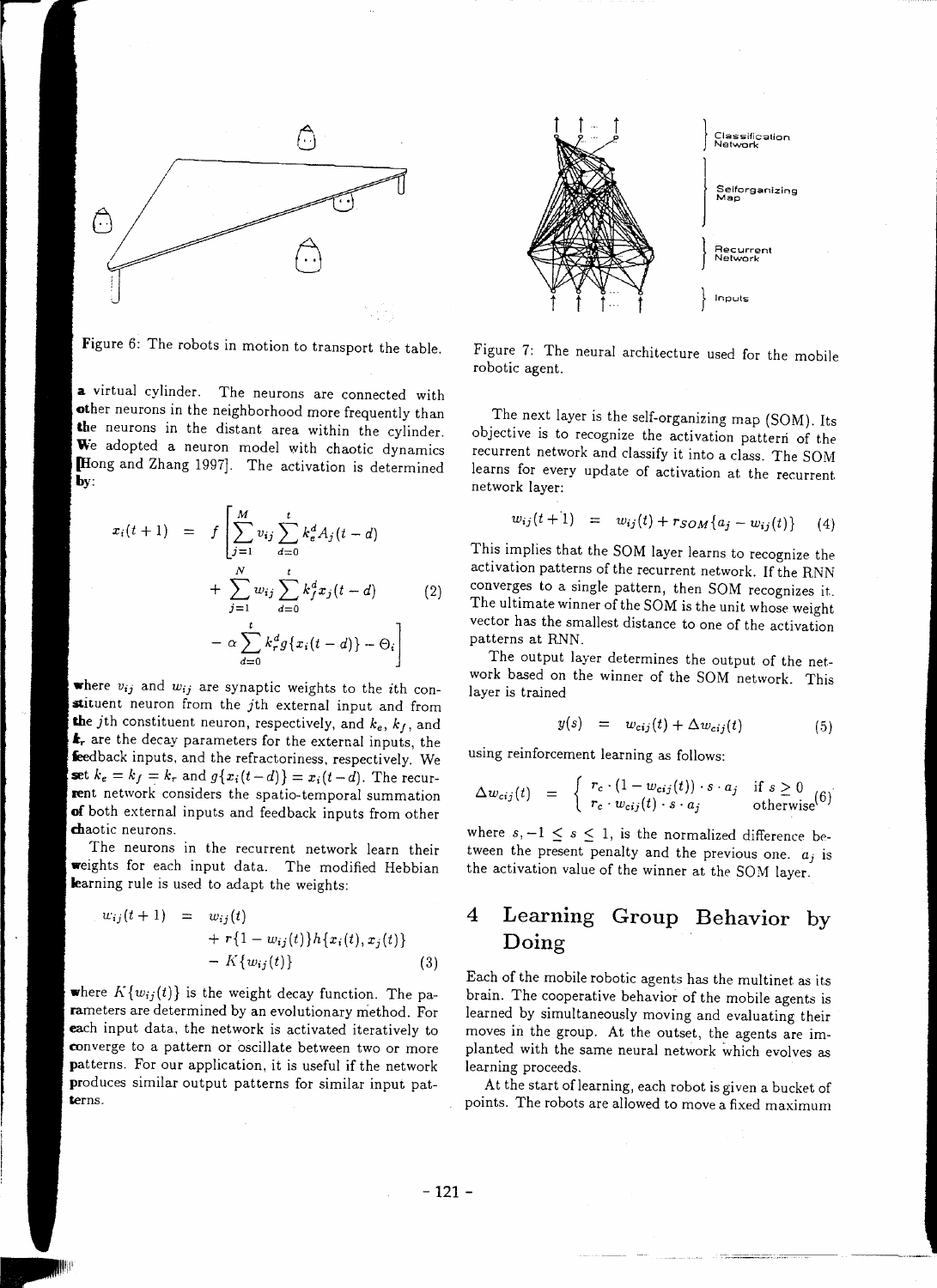

Figure 8: The robots moving in a group toward the table.

number of steps. At each move, the badness of their behavior is evaluated and penalized. When it collides, for example, with its colleagues, it gets *Kcoll* points subtracted from the bucket. An amount of  $K_{away}$  points is also subtracted when it moves too far away from its colleagues. This factor encourages herding behavior. When the table is out of sight of the robot on each move action, the robot gets *Ksight* points decreased. In effect, the sum of the penalties on each movement is

$$
A = K_{away} \cdot NumAways
$$
  
+  $K_{coll} \cdot NumCollisions$  (7)  
+  $K_{sight} \cdot NumOutsights$ 

where NumAways is a count for the number of being far away from the colleagues, and NumCollisions and NumOutsights are counts for collisions and being too far away from the table.

To encourage the movements of the robots, the resulting bucket of points is multiplied by the following factor

$$
S = K_S \cdot \text{NumStepsMoved} \tag{8}
$$

where  $K_S$  is a constant amd NumStepsMoved is the total number of steps moved. This term penalizes the robots that stay at the same location or move seldom.

The bucket of remaining points is subtracted again by a fractional amount of the distance from the table:

$$
D = K_D \cdot \text{FinalDisplacement} \tag{9}
$$

where  $K_D$  is a constant. This is to promote moving toward the table.

Overall, the fitness of a robot or its neural network is:

$$
F_i = (\text{Bucket} - A) \times S - D \tag{10}
$$



Figure 9: Change of the best and average fitness values.



Figure 10: Change of the winner at the SOM layer while the RNN updates its activation.

where  $A$ ,  $S$ , and  $D$  are defined as above.

After being evaluated their fitness. the individuals are selected to be parents for recombination. The selection probability of each individual is given as:

$$
R_i = \frac{F_i - F_{min}}{F_{max} - F_{min}} \tag{11}
$$

where *Fmax* and *Fmin.* are, respectively, the maximum and minimum fitness values of the individuals in the current population. We used steady-state selection. i.e. 5% of the population are replaced after each evaluation. Thus the population evolves more slowly but continuously than in generational selection.

Figure 8 demonstrates the behavior of robots whose neural network was evolved after 200 generations. The environment contains three obstacles which are placed randomly between the robots and the table. The inputs